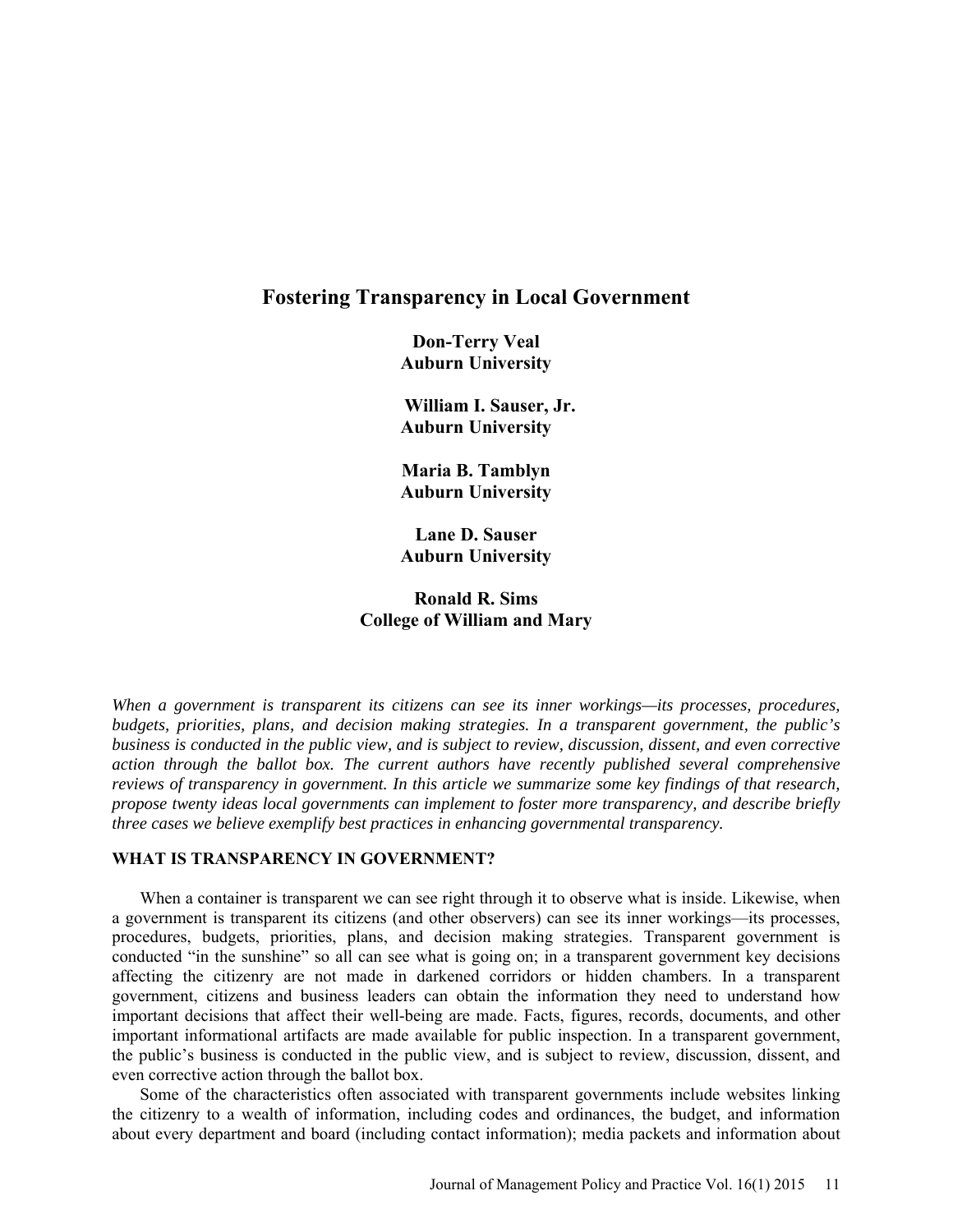schools, businesses, and government services; maps, land use plans, and zoning information; agendas and minutes of council or commission meetings; job vacancies; codes and ordinances; and much, much more. These websites are designed to keep the citizens informed about what is going on in their local government. Citizen surveys and polls (the results of which are also posted on the government's website), "blogs," and "tweets" are other examples of ways local government can keep in close contact with citizens and demonstrate that the government considers citizen viewpoints when setting priorities and planning actions. City council, county commission, and committee and board meetings are open for the public to observe, and a time for public commentary is included within each meeting.

Transparency is also associated with citizens having knowledge and access to short- and long-term financial history; this includes revenues, expenditures, assets, obligations, and inter-fund transfers. As a prerequisite there should be clear laws that frame the budget. In short, the government actively seeks methods to do its business "in the sunshine" where everyone can see what is happening. In this manner, the local government seeks to keep faith with its citizens and build trust with those it serves, including the local business community.

Trust in government is a key issue in today's society, and efforts to establish transparency in government are designed to build trust and combat corruption. *The Public Manager*, in the Spring 2009 issue, published a forum titled "Transparency, Performance Management and the Public Trust" (see Clark & Veal, 2009, for an introduction to this forum). The forum introduced a number of issues associated with the effort to foster transparency in government. Since the forum, members of this team of authors have continued our own research on transparency and how governments across the nation—and the world—have sought to enhance it. In this article we summarize some of the key findings of that research, propose twenty ideas local governments can implement to foster more transparency, and describe briefly three examples we believe exemplify best practices for enhancing transparency.

# **CURRENT ISSUES IN GOVERNMENT TRANSPARENCY**

Members of the current authorship team have recently prepared two detailed book chapters (Veal, Sauser, & Folmar, 2010; 2011) and a review article (Veal, Sauser, Sims, & Amedee, 2013) summarizing the findings of our research on government transparency to date. Readers interested in the details of our research are invited to examine the sources cited above. Our purpose here is not to restate this work in detail but rather to summarize briefly a few key findings from this research. Detailed citations of literature supporting our conclusions are omitted in this brief summary article, but can be accessed in full in the three works noted above.

## **PUBLIC TRUST IN GOVERNMENT DURING CRISES**

The prevailing issues surrounding the need for increased public trust in government are getting much attention from citizens, academics, business leaders, and government officials in the United States and around the world. This is largely the result of dealing with domestic issues such as the coordination failure of governments following Hurricane Katrina and the Myanmar cyclone and Haiti earthquake rescue efforts. The need for greater investments in communities, and the broad international crisis resulting from challenges surrounding Iraq and other nations in the Middle East, all helped to crystallize the need for more public trust in government. Challenges on Wall Street, potential healthcare crises, issues with the Affordable Care Act rollout, and other vital national and international problems also led to emerging concerns about trust in government. The discussion of the lack of public trust is often linked to the need for increased transparency in government. The overall condition is that citizens want to feel confident that government is both representing and defending their interests. Our research revealed that, due to these concerns, citizens and leaders worldwide are putting the issue of transparency "front and center" as a priority for action.

### **TECHNOLOGY, TRANSPARENCY, AND THE DIGITAL DIVIDE**

As transparency in government continues to become an essential component of democracy, the empowering of ordinary citizens is essential so they can take a meaningful part in shaping the decisions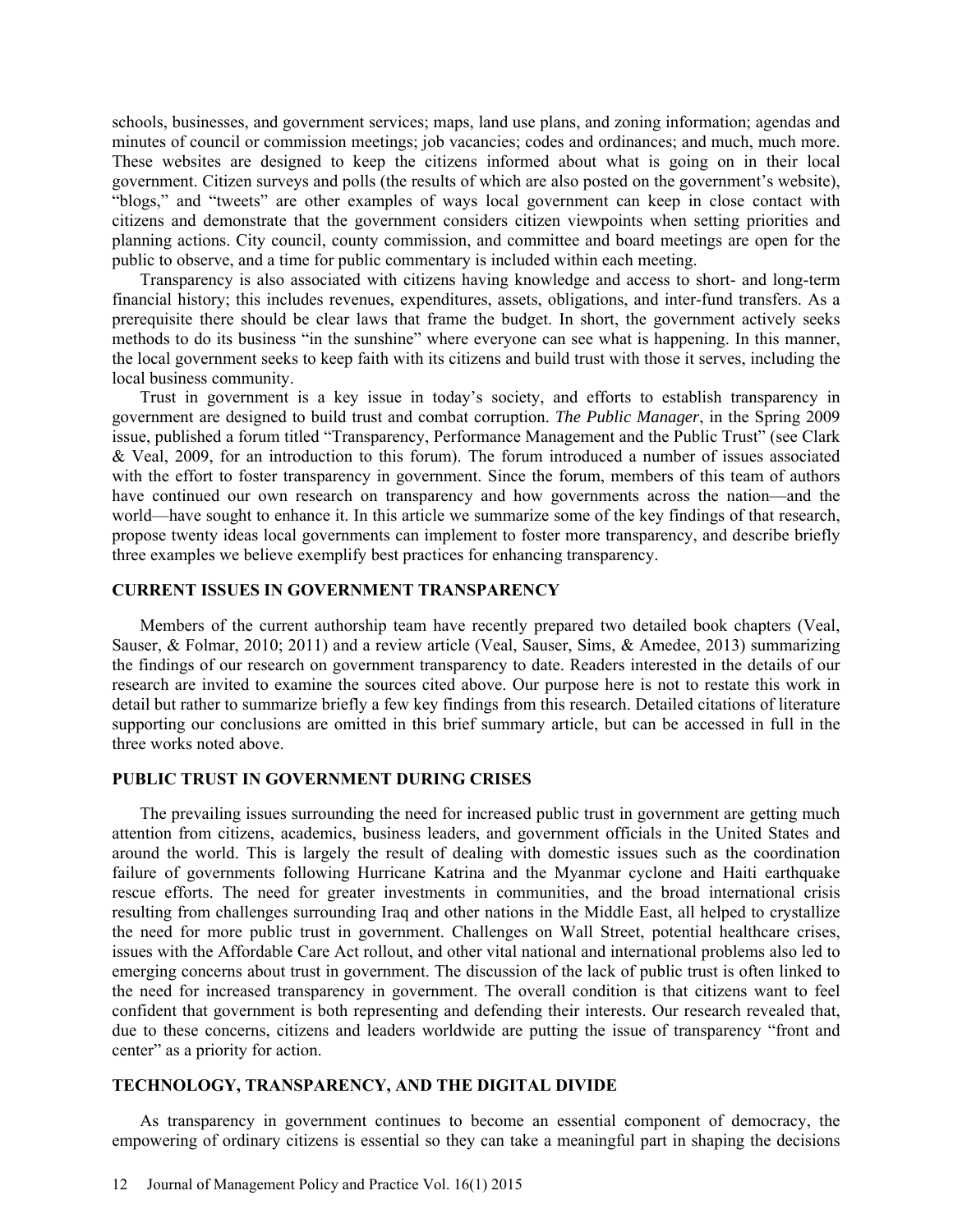that affect their lives. In theoretical terms, transparency is valuable because it makes it possible to overcome what social scientists call "agency" problems. In any large society, principals—such as citizens or shareholders—delegate decision-making responsibility to agents—such as a government or corporate management. Problems arise because the principals are never able to monitor perfectly their agents. The whole point of having agents is, after all, that it is too costly and time-consuming for the principals to keep themselves fully informed on all important issues. Through the use of technology and transparency, citizens can become involved in solving problems faced by their government by providing input to difficult challenges experienced by various branches of government. Websites, computerized records and archives, and the use of social media (such as Facebook and Twitter) are ways modern governments are seeking to inform and involve citizens with respect to the workings of their government.

Unfortunately, the "digital divide" is partially thwarting these efforts. Considering that many communities throughout the United States may not have access to the resources and technology required to become an engaged citizenry in the era of transparency means that essential inputs could be left out of the democratic discussion of improving governments. Without the voices of those considered to be disenfranchised and under-privileged, American citizens, particularly the political elite, can more easily ignore issues vital to these marginalized communities. The problem is further exacerbated by the "Matthew Effect," the argument that communities and individuals that already have the best resources and best positions in society take the greatest advantage of every new resource, such as possession and use of new technology in government.

Municipal and county governments within the United States may also experience challenges because of the enormous digital divide. These governmental entities lack access to basic technologies that allow them to engage citizens in their communities as enjoyed by the local governments in the rest of the nation. The national broadband initiative for rural communities is an example of the current efforts to connect communities to the Web 2.0 movement that is leading the nation in the direction of transparency. For transparency to increase public trust, citizens in every community must be able to communicate with their governments. Until the broadband initiative is fully implemented within these communities, the goal should be to provide interventions through the use of immediate technology, rather than the long range goal of broadband. In order to continue to make progress in the direction of democracy for everyone, interventions to connect un-served communities to their governments has to be constant, short-term, and less dependent on long range solutions. Acknowledging the impact of the Matthew Effect on the digital divide should encourage a greater commitment to connecting technology in struggling communities, which is in keeping with the goals of democracy.

#### **IMPROVED TRANSPARENCY AND LOCAL INVESTMENTS**

Worldwide evidence from our research shows that a capable state with appropriate and transparent government institutions produces results in terms of income growth, national wealth and social achievements. Higher incomes and investment growth, as well as longer life expectancy, are found in countries with effective, honest and meritocratic government institutions with streamlined and clear regulations, where the rule of law is enforced fairly and protects the citizenry and property; and where external accountability mechanisms involving civil society and the media are present. International and historical experience, as well as ongoing research, also tells us that capable and "clean" government does not first require a country to become fully modernized and wealthy. Research on fiscal investments to communities makes it clear that transparency should be a goal for local governments as well as they attempt to increase their bottom line. According to the literature we reviewed, openness surrounding official information is said to boost the economic potential for a community (or a country as a whole) as the private sector looks for a host of indicators such as the availability of information on policies, programs, official rules, and the distribution of resources before making investments.

Corruption, defined as abuse of public power for private benefit, is a global phenomenon that affects almost all aspects of social and economic life. Examples of corruption include the improper use or sale of government property by public officials, bribery, embezzling public funds, patronage, and nepotism. Corruption distorts the allocation of local resources and the performance of local governments. The consequences of corruption are poor public services, increased social polarization, inefficiency in public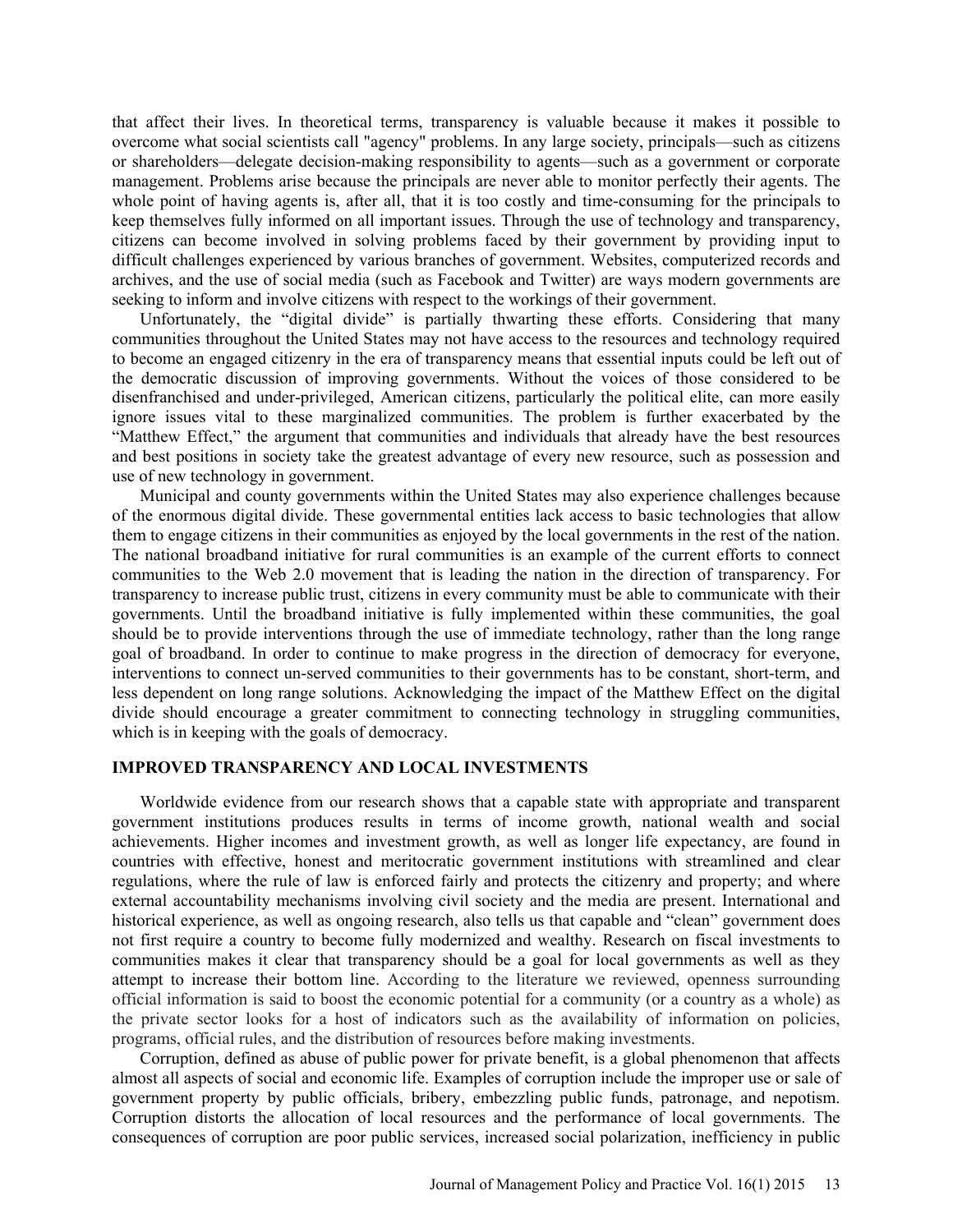services, lower investment in the municipality, and decreased economic growth. There is resistance among businesses to locate in communities that are rife with corruption and poor accountability. Once transparency in government is appropriately achieved, increased ethical behavior (Sauser, 2010), transformative action (Sims, 2010), and investment in local communities will likely follow.

## **MEASURING OR EVALUATING TRANSPARENCY**

Our research has confirmed that there is no single standardized instrument available that is designed to measure transparency. Measuring transparency is a difficult task due to the varied approaches that could potentially be used to view transparency, and transparency means different things to different people. Statistical measures, criteria and frameworks for evaluating governmental decisions, tracking progress against established targets, and "grades" all represent current efforts to measure government transparency. Finding an agreed-upon measurable approach to assess transparency in governments throughout the United States brings the reality of transparency closer to the rest of the world.

# **GLOBALIZATION AND TRANSPARENCY**

Although there is a need to continue to improve research on transparency in state and local government in the United States, the need for transparency has been supported by governments around the globe. Globalization has had the greatest role on the international movement designed to promote increased access-to-information (ATI) legislation and institutions, which, in theory, are designed to advance government information flow and governmental accountability. The globalization movement has led governments in the world's two most populous nations (China and India) to adopt regulations or legislation to demonstrate and implement various levels of transparency. Again, on the global level, the biggest challenge to the increased support for governmental transparency is that there is not a mutually agreed-upon definition as to what transparency actually is.

Transparency is a fundamental component of democratic government and addresses the rights of citizens to know about activities of their government. Too much secrecy in government often leads to an abuse of power and a lack of accountability. Although "too much" openness can at times be as counterproductive as "not enough" openness, challenges such as Hurricane Katrina make the case that governments are probably not struggling with being too open. A definition of what appropriate transparency actually is seems to be the required discourse at this point in time for all levels of government.

### **FOSTERING TRANSPARENCY IN GOVERNMENT**

We hope the research summarized above has made a strong case for fostering transparency in government. But how is this to be done? What are some tangible actions local governments can take to improve transparency? In the course of our research we have identified a number of ideas for providing more information to citizens, inviting them to participate meaningfully in the decision-making process, and building their trust in government operations. In Table 1 we present twenty of the best ideas we have encountered. Local government leaders should peruse this list, consider their current efforts to foster transparency, and implement any of these ideas that could enhance the level of transparency within the government they lead. These ideas will likely build public confidence and trust.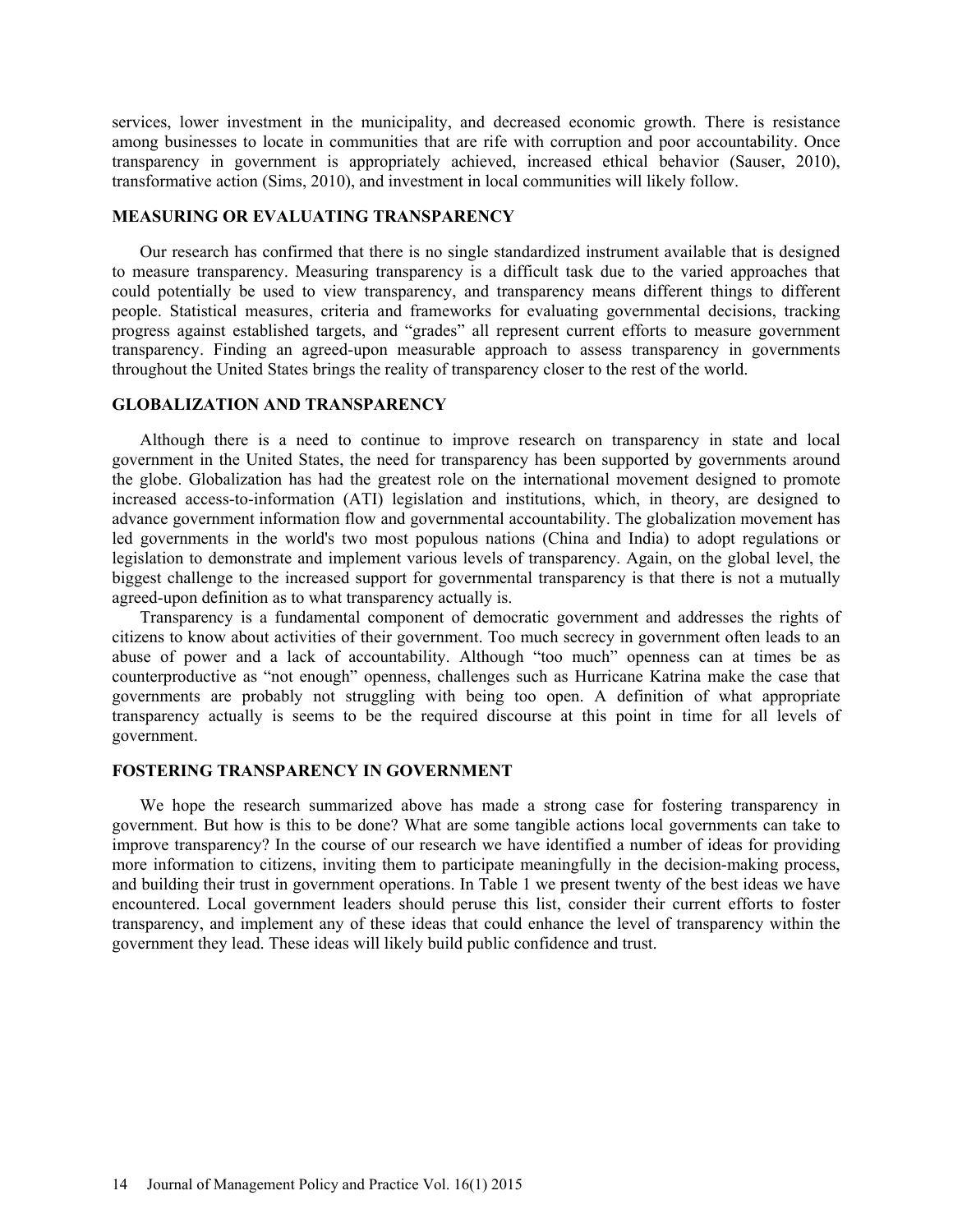# **TABLE 1**

# **TWENTY IDEAS FOR IMPROVING TRANSPARENCY IN LOCAL GOVERNMENT**

- 1. Implement open meetings and open records policies.
- 2. Invite the public to attend all commission, board, and council meetings.
- 3. Include time for citizen commentary and input during every meeting.
- 4. Pass a budget, make it public, and manage the government's funds in accordance with the budget.
- 5. Make available to the public short descriptions of the chart of accounts and all restricted funds so they can understand and interpret financial records.
- 6. Make audited financial statements available for public inspection.
- 7. Conduct public bid openings for all capital purchases and contracted services.
- 8. Make available to the public all records of tax abatements and inter-fund transfers.
- 9. Conduct polls and citizen surveys to gather public viewpoints and track public satisfaction with government services.
- 10. Involve citizens in strategic planning sessions.
- 11. Provide media packets and information about government services, schools, businesses, and health care facilities.
- 12. Maintain an up-to-date and informative website.
- 13. To overcome problems with "the Digital Divide," place dedicated computer terminals in public places (such as City Hall, public libraries, the County Courthouse, shopping malls, and public gathering places) so all citizens can have access to government websites.
- 14. Post facts, figures, records, policy documents, and other information on the website.
- 15. Post codes and ordinances, the budget, and information about every department and board (including contact information) on the website.
- 16. Post on the website maps, land use plans, flood plain diagrams, and zoning information.
- 17. Post on the website agendas and minutes of council or commission meetings.
- 18. Post job vacancies, job descriptions, and hiring policies on the website.
- 19. Use blogs, tweets, and other social networking media to keep the public informed.
- 20. Hold departmental open houses, citizens' academies, and "ride-alongs" so members of the public can meet government employees, learn about what they do, and observe them in action.

# **EXAMPLES OF SUCCESS**

We now close our article with a presentation of three cases we believe exemplify success in fostering transparency in local government. Interested readers are invited to visit the websites we highlight below to examine closely these selected examples.

The first example is the website for the City of Auburn, Alabama, hometown to four of the present authors: www.auburnalabama.org. This attractive website provides a wealth of information to citizens and visitors alike, with links to detailed information about all City departments, meetings, and activities. Links to a variety of maps, to City codes and ordinances, and to the annual citizen survey are provided. The City's budget is laid out in detail. Visitors to the City's webpage can learn about local businesses, the school system, recreational activities, and the latest news about the City. All City job vacancies are conveniently posted on the website, as are the various licensing and business forms required by the City. This is, in our opinion, an excellent model for other local governments to follow when seeking to share information with their citizens.

As a second example we offer the website for the Personnel Board of Jefferson County, Alabama: www.pbjcal.org, and its associated sites for (a) applying for jobs in the twenty-three jurisdictions that are part of the Merit System of Jefferson County (JobsQuest), (b) arranging for employee training programs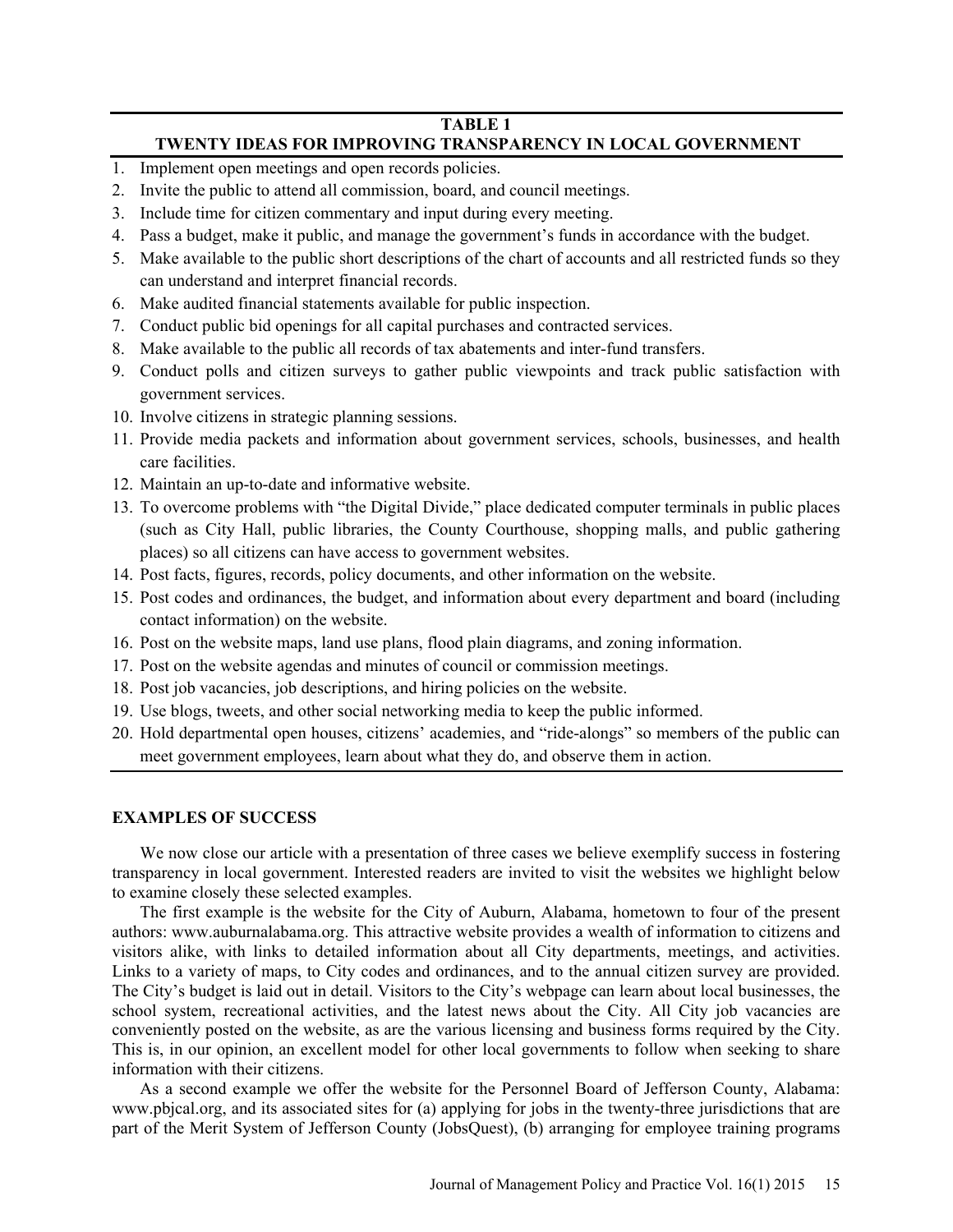provided by the personnel board (CareerZone), and (c) communicating with fellow members of the Merit System of Jefferson County (MyMeritMatters). This comprehensive set of websites provides everything needed for an individual interested in public sector employment in Jefferson County, Alabama, to peruse all jobs currently posted, fill out an application on-line, and track status throughout the application process. What makes this site such a powerful example of transparency, in our opinion, is the affirmative effort taken by the Personnel Board of Jefferson County to overcome the "digital divide" by providing a bank of computers and personal assistance at a downtown Birmingham "walk in" site to anyone who wants to apply for a job through the Merit System of Jefferson County. The fact that the website can also be accessed by computers located in schools, libraries, shopping malls, and career fairs makes it particularly valuable. For the ultimate in convenience, the website allows a single application form to be used for all jobs (thus it must be filled out only once, and may be updated from any computer attached to the Internet), retains the application in a database, and even sends notifications via email whenever jobs identified to be of interest by the applicant become available in any of the 23 jurisdictions served by the board.

Our third example is the website of the Pew Center on the States: www.pewcenteronthestates.org. Clicking on the "Government Performance" tab found in the list of initiatives displayed on this homepage will direct the reader to detailed reports—including "Grading the States"—where each state government's performance on a variety of criteria is laid out in detail. In our opinion, this is an excellent example of a system of accountability that can be used as a model for local governments to follow as well. Perhaps in the future a similar site will exist that provides a standard methodology for evaluating transparency in local government. This is a goal that all supporters of greater transparency in government should appreciate and strive toward.

### **CONCLUDING THOUGHTS**

Transparency in government—at the national and local levels—is becoming an essential expectation in the modern world. If its citizens are to maintain trust in government, gain some understanding of its inner workings, and sustain a continued belief that government is serving their needs effectively, it is important that governments seek to maintain a high degree of transparency. This is true certainly for investors, prospective new industries, and existing businesses as well. While issues such as the "digital divide" and the "Matthew effect" inhibit universal transparency, we believe innovative techniques such as the 20 we list above can go a long way toward promoting increased transparency. The three case examples we cite show how government agencies and researchers alike are seeking to enhance transparency and measure the level of effectiveness in doing so exhibited by local governments. We encourage continued efforts in this respect.

### **REFERENCES**

Clark, C., & Veal, D-T. (2009). Introduction. *The Public Manager,* Spring, 11-12.

- Sauser, W. I, Jr. (2010). Creating an ethical culture in local government. In R.R. Sims (Ed.), *Change (transformation) in government organizations* (pp. 53-70). Charlotte, NC: Information Age Publishing.
- Sims, R. R. (2010). Changing or transforming today's and tomorrow's public sector organizations. In R. R. Sims (Ed.), *Change (transformation) in government organizations* (pp. 1-29). Charlotte, NC: Information Age Publishing.
- Veal, D-T., Sauser, W. I., Jr., & Folmar, M.T. (2010). The multiple dimensions of transparency in government. In R.R. Sims (Ed.), *Change (transformation) in government organizations* (pp. 255- 274). Charlotte, NC: Information Age Publishing.
- Veal, D-T., Sauser, W. I., Jr., & Folmar, M. T. (2011). Promoting transparency in local governments. In C. Clark & D-T. Veal (Eds.), *Advancing excellence and public trust in government* (pp. 21-38). Lanham, MD: Lexington Books.